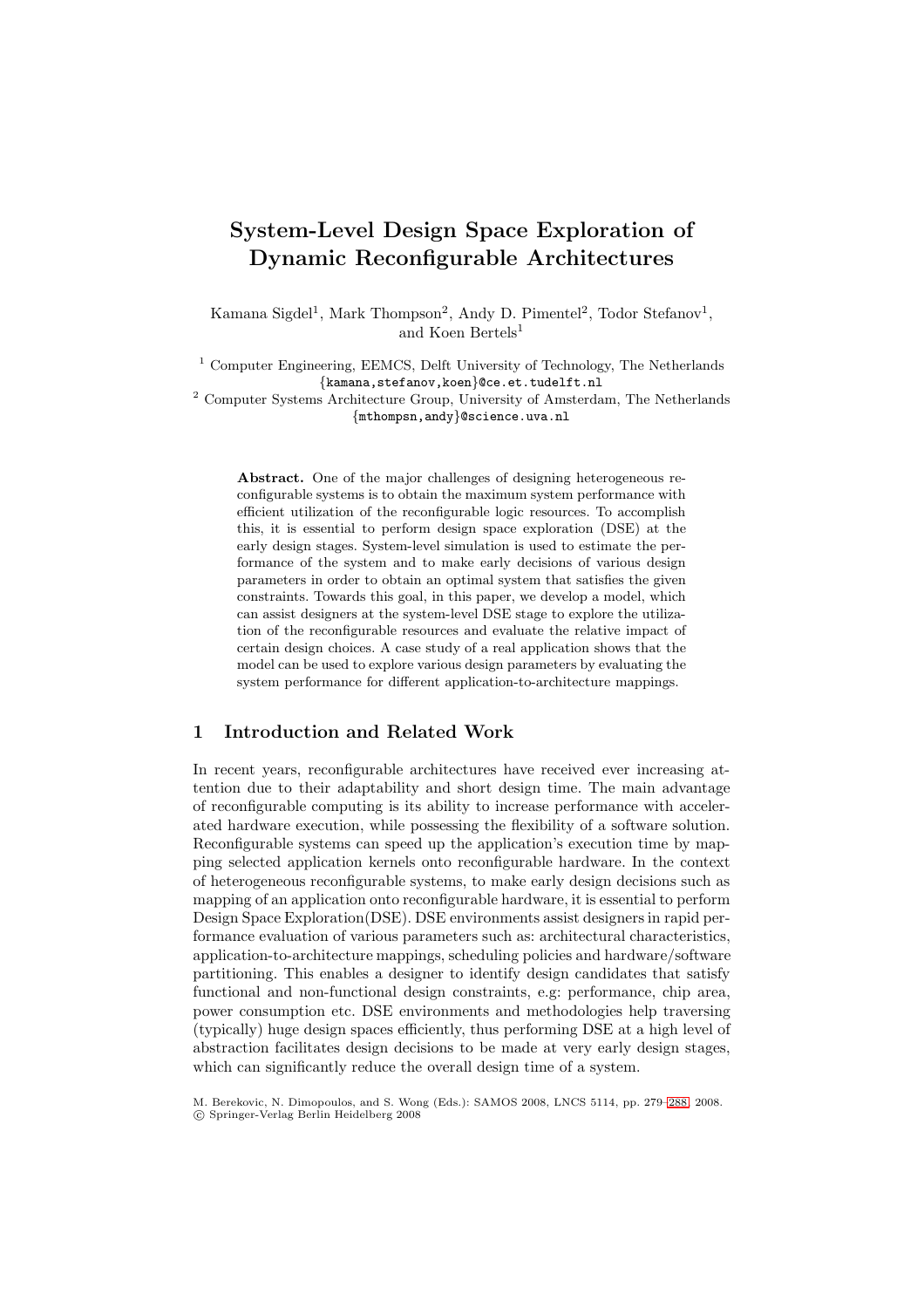Though system-level DSE modeling and simulation of reconfigurable system has been touted for quite some time, there are not many tools and models available for system-level DSE for reconfigurable systems. Authors in [\[1\]](#page-9-1) have presented a modeling methodology for dynamic scheduling of run-time reconfigurable architectures based on discrete event systems. Papers [\[2\]](#page-9-2) and [\[3\]](#page-9-3) present a system-level modeling framework for performance evaluation and rapid exploration of different reconfiguration alternatives. Similarly, authors in [\[4\]](#page-9-4) present an approach for simulating and estimating the performance of reconfigurable architectures based on SystemC. However, these tools and methods are quite limited in number and their level of maturity is not yet very high. Typically, either such tools are not generic enough to be used for every kind of reconfigurable architectures, or they have a restricted focus and therefore cannot exploit simultaneously all the potential aspects of dynamic reconfiguration (such as area usage, reconfiguration overheads and obtainable speedup). In order to fill this gap, in this paper, we present a model for system-level DSE for reconfigurable systems, which can simulate and estimate performance for reconfigurable architectures at a higher abstraction level. For this, we use the Sesame framework [\[5\]](#page-9-5) as a modeling and simulation platform and the Molen architecture [\[6\]](#page-9-6) as an example of a reconfigurable architecture. The main contributions of this paper are as follows:

– Extension of the Sesame framework to support partially dynamic reconfigurable architectures.

– Construction of a Sesame model for Molen, which captures the most important behavioral aspects of the architecture and can assist a designer to evaluate the performance of the Molen architecture at the early stage of system-level DSE.

– Initial experimental validation of DSE for a real application - which shows various kinds of explorations and validations that can be performed with the proposed model.

## **2 The Molen Architecture**

The Molen polymorphic processor is established on the basis of the tightly coupled co-processor architectural paradigm [\[6\]](#page-9-6)[\[7\]](#page-9-7). It consists of two different kinds of processors: the core processor, which is a general-purpose processor (GPP), and the Reconfigurable Processor (RP). The reconfigurable processor is further subdivided into the  $\rho\mu$ -code unit and *custom configured unit* (CCU) (see Figure [1\)](#page-1-0). These two processors are connected to one arbiter. The arbiter controls the



<span id="page-1-0"></span>**Fig. 1.** Molen Architecture

co-ordination of the GPP and RP by directing instructions to either of these processors. In order to speed up the program by running on reconfigurable hardware, parts of the program code running on a GPP can be implemented on the CCU. The code to be mapped onto the RP is annotated with special pragma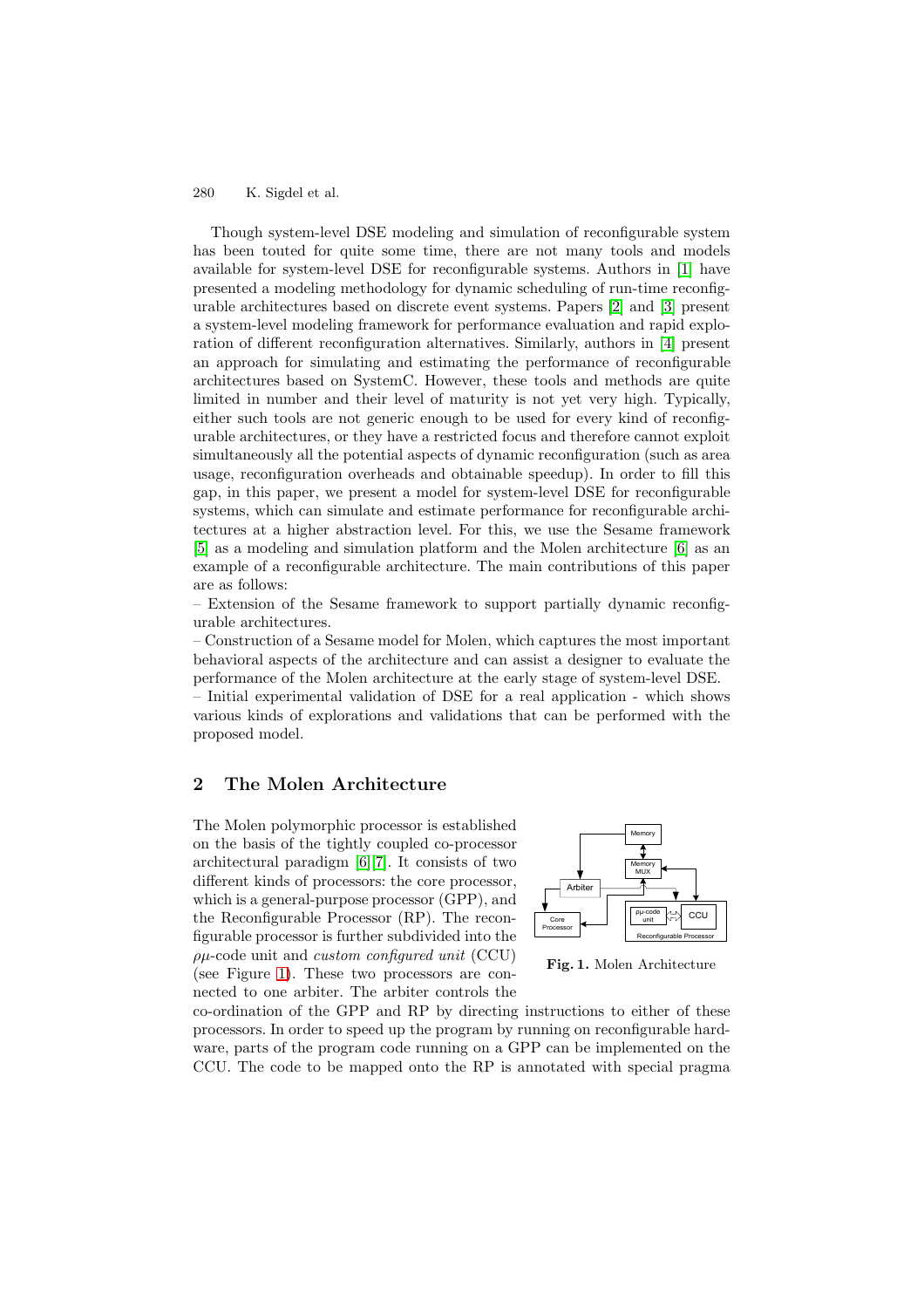directives. When the arbiter receives the pragma instruction for RP, it initiates an operation in the reconfigurable unit, gives the data memory control to the RP and drives the GPP into a wait state. When the arbiter receives an end signal from the RP, it releases the data memory control back to the GPP, which can then resume its execution. An operation executed by the RP is divided into two distinct phases: set and execute. In the set phase, the CCU is configured to perform the required operation and in the execute phase the actual execution of the operation is performed.

# **3 Sesame Modeling Approach**

The Sesame modeling and simulation environment [\[5\]](#page-9-5) is geared towards fast and efficient exploration of embedded multimedia architectures, typically those implemented as heterogeneous MPSoCs. Sesame adheres to a transparent simulation methodology where the concerns of application and architecture modeling are separated. An application model describes the functional behavior of an application and an architecture model defines the architectural resources and constraints. For application modeling, Sesame uses the Kahn Process Network (KPN) model of computation [\[8\]](#page-9-8), which consists of concurrent processes that communicate data using blocking read/non-blocking write synchronization over unbounded FIFO channels.

The processes contain functional application code together with annotations that generate events describing the actions of the process. Communication events Read (R) and Write (W) describe FIFO channel communication and the Execute (EX) event describes computation performed by a Kahn process (typically a function). These events are collected into event traces that are mapped, using an intermediate mapping layer, onto an architecture model (see Figure [2;](#page-4-0) note that the mapping layer is not shown in detail). Unlike the application model, which is un-timed, the mapping and architecture layers are modeled together in a timed simulation domain. The mapping layer consists of Virtual Processors (VPs) and bounded size FIFO channel components which are connected using the same network topology as the application model. The main purpose of the mapping layer is to forward the event traces to components in the architecture model (application processes onto processors and communication channels onto communication structures) according to a user-specified mapping. The components in the mapping layer simulate synchronization of communication events in such a way that forwarded events are "safe" meaning they do not cause any deadlock due to unmet data dependencies when mapped onto shared resources.

In the architecture model, the architectural timing consequences of the events are modeled. Interconnection and memory components model the utilization and the contention caused by communication events. Processor components model processor utilization using a lookup table that relate computational (EX) events to an execution latency. These latency values may be obtained from literature,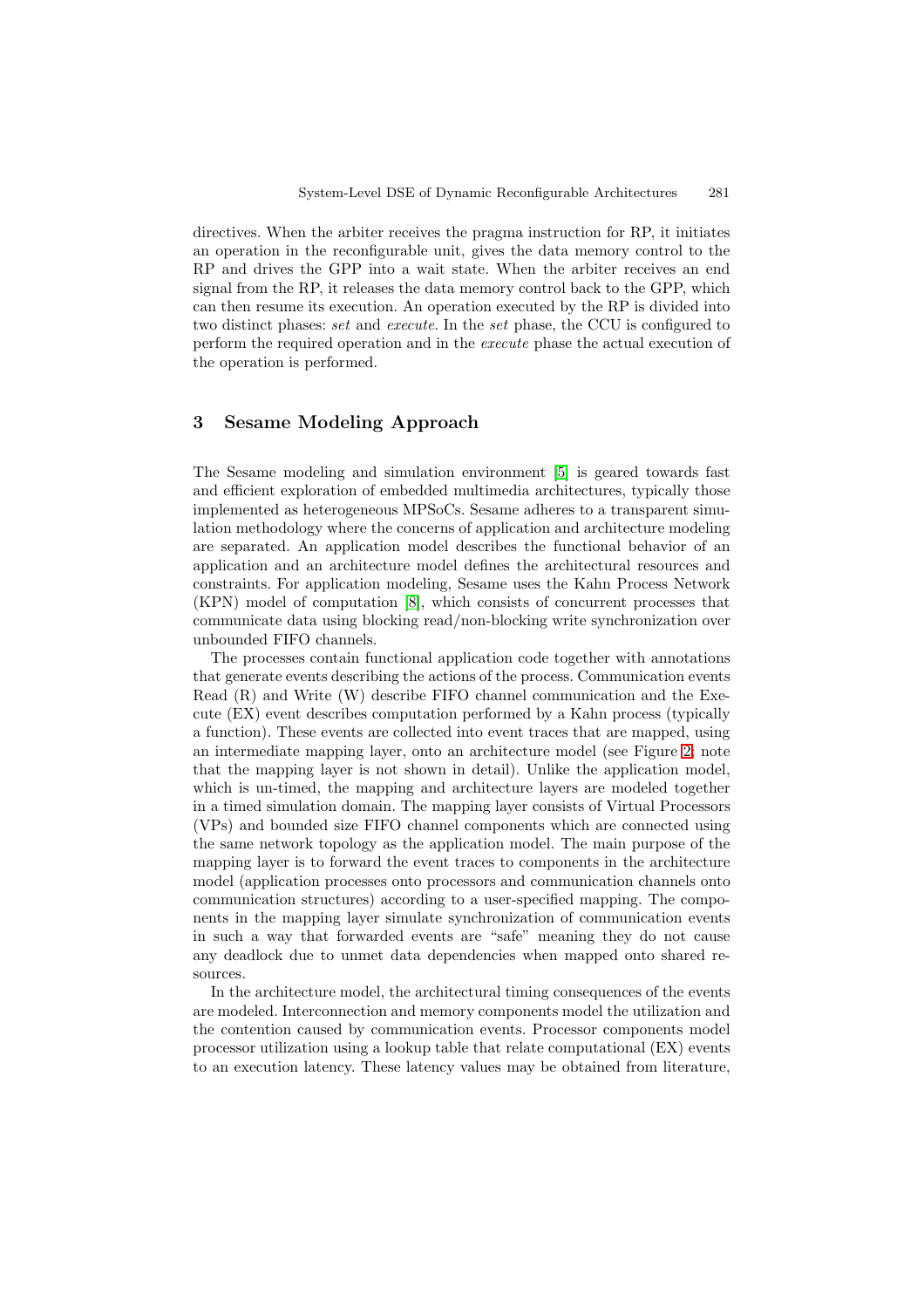hardware measurements, rough estimates or from more detailed simulators such as described in [\[9\]](#page-9-9).

# **4 The Molen Model with Sesame**

In this section, the Sesame model for the Molen architecture will be described in detail. To create a model with correct Molen reconfiguration behavior, we need to add three extra synchronization mechanisms: one at each Sesame layer, i.e. application, mapping and architecture. In the following sections we describe how these synchronizations are modeled in the different Sesame layers.

## **4.1 Application Modeling**

The Molen architecture exhibits a tightly coupled co-processor paradigm and allows CCUs to run as a co-processor, which adds control dependencies between the GPP and CCUs. Moreover, in Molen, due to its reconfigurable nature, there can be extra dependencies between the tasks mapped to CCUs due to the resource constraints imposed by the FPGA. In some cases, these added dependencies can lead to a deadlock situation in the architecture model. To avoid this deadlock, we have restricted the KPN graphs in the application layer to be static and acyclic. Additionally, to make sure only safe events are forwarded from the mapping layer to the architecture models, we modified the application by adding a Kahn channel from the application's output (or sink) node to its source node(s). Furthermore, we also added a token channel between each pair of communicating processes (see the dashed arrows in the application layer of Figure [2\)](#page-4-0). Unlike the other channels in the Kahn network (which communicate data), these channels only carry a token that needs to be read by the source node before each iteration. For a streaming application, such as depicted in Figure [2,](#page-4-0) this means that after node A has written data to node B, A has to wait for the token from sink-node F before it can write a new data item to the stream. To achieve this, Kahn processes code has been slightly adapted to read and write the token channels, which adds special read( $R_T$ ) and write  $(W_T)$  events to the application trace.

This way the pipeline parallelism is removed from the application which avoids two data-dependent tasks to be active simultaneously on the architecture model. This will prevent the deadlock situation in the Molen model that might occur due to the co-processor behavior and the resource constraints. It is important to note that the sink-to-source channel does not remove all the parallelism in the application, particularly "fork-and-join" parallelism still remains available between tasks that are not data dependent such as between the task pairs (C,D) and (E,D). To enable reconfigurability in the architecture model, one additional change to the application model is required. At the end of each iteration of a task, we add a special execute(pragma) event. Similar to the pragma directive in Molen, this event indicates that if the task is mapped onto FPGA, the FPGA can be reconfigured to execute another task after its completion. We use the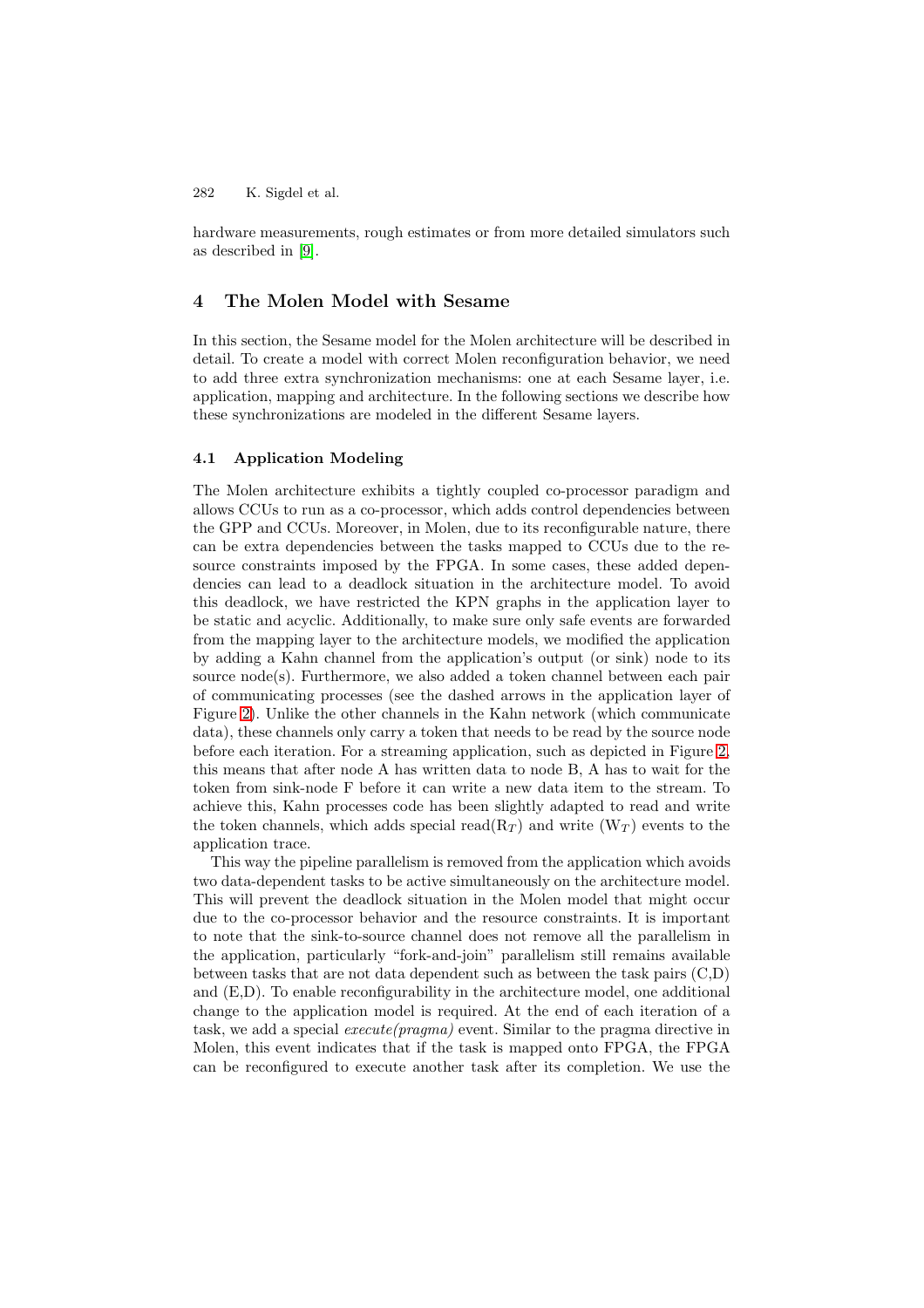KPN graphs generated by PN-gen tool[\[10\]](#page-9-10), for which an iteration is defined as a set of read (R), execute (EX) and write (W) events for a particular task.

## **4.2 Mapping Layer**

The mapping layer forwards the events (read, execute and write) from the application model as soon as their dependencies are met. To avoid the deadlock mentioned earlier, we also need to perform an additional synchronization in the mapping layer. This synchronization will guarantee that events for a certain task will only be forwarded once all its input data is available. To this end, the virtual processors(VP) in the mapping layer are extended such that a VP first checks the availability of all its input data by checking a special token channel for all of its inputs. When all data is available, it proceeds as normal and forwards R,W and EX events to the architecture. Finally, it writes a token to all of its output token channels to signal to all subsequent nodes that data is available. Since VPs have no knowledge of the structure of an application, they cannot autonomously determine when all input is available or when to signal "output available" to other nodes. Therefore reading and writing of token channels is managed explicitly by the application model and the events created by the special reads( $R_T$ ) and writes( $W_T$ ) are used by the VPs in the mapping layer to perform the extra synchronization in the timed simulation domain.

Note that these synchronization events are not forwarded to the architecture model: only timing consequences of normal R,W or EX events are modeled there. The modifications to the application model essentially allow the mapping layer to dynamically determine a valid, deadlock-free schedule for application events, which is needed to successfully drive the underlying Molen architecture model. However, these modifications limit the class of Kahn process networks that can be run, because not all Kahn networks can be extended easily with the required token channels. This is another reason why currently we restrict the KPN graphs to be static and acyclic. In the future, the model can be refined and these restrictions can be relaxed.



<span id="page-4-0"></span>**Fig. 2.** Three layers in Sesame's infrastructure for Molen

### <span id="page-4-1"></span>**4.3 Architecture Modeling**

Architecture models in Sesame are constructed from generic building blocks provided by a library, which contains templates for processors, memories, buses,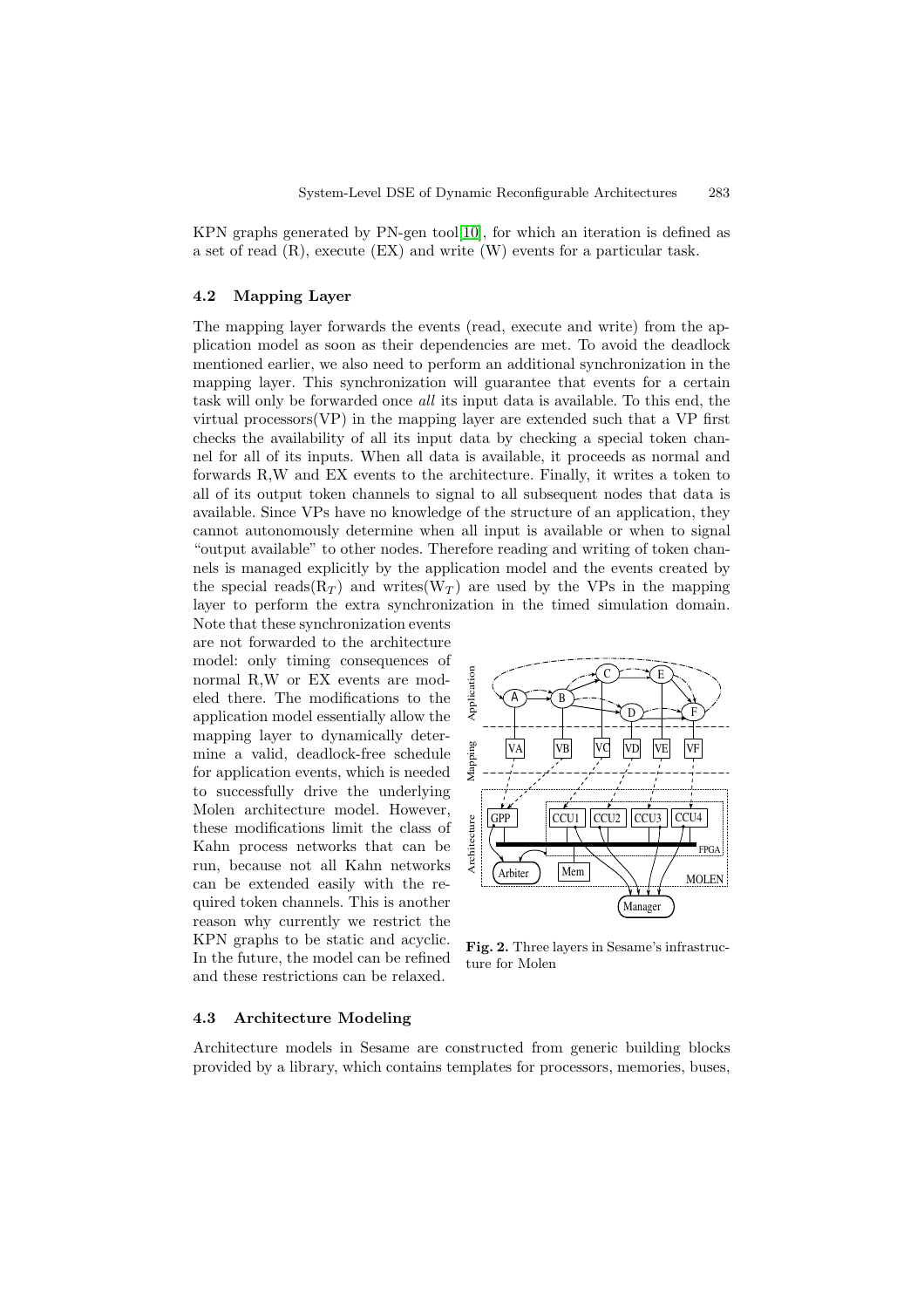on-chip networks and so on. We created a model for the Molen architecture using these components and by instantiating processor components with different parameters to model the respective properties of the GPP and the RP (i.e. CCUs). In addition to the general behavior of a processor, CCUs have been given some extra parameters such as area occupancy and reconfiguration delay. In Figure [2,](#page-4-0) this architecture is shown together with the mapping of an application. In the following sections we describe the GPP/FPGA synchronization mechanism to model co-processor behavior and the modeling of reconfigurable hardware. These are the components that would cause the simulation to deadlock, without the modifications described above.

## *Modeling the Arbiter*

As mentioned before, the Molen pragma directive has been modeled as a special execution event in the application layer which is passed to the architecture model. The arbiter has been modeled as a component in the architecture layer which controls the execution of the GPP and CCUs (see Figure [2\)](#page-4-0). When a processor (GPP

or CCU) receives the special pragma event, it requests a lock from the arbiter. The arbiter coordinates the co-processor behavior by granting exclusive control to either the GPP or the CCUs. To illustrate the interaction between the GPP, CCUs and the arbiter, consider Figure [3.](#page-5-0) The figure shows these interactions in the case where GPP and CCUs want to execute at the same time. In this particular case, GPP gets the lock to execute at T0. At time T1,



<span id="page-5-0"></span>**Fig. 3.** GPP/CCU, Arbiter Interaction

CCU1 requests execution. Since the GPP is still executing, CCU1 goes to a wait mode. When the GPP finishes its execution, it returns the lock at time T2 and execution is granted to CCU1. At time T3, CCU2 requests execution. Since CCU1 and CCU2 both execute in parallel on the FPGA, CCU2 also gets the lock and can start execution. At time T4, CCU1 finishes its execution, but CCU2 is still executing on the FPGA and only finishes its execution at time T5. At time T4, if the GPP was to request the lock for execution, then it has to wait until time T5. In this way, the arbiter guarantees that all the CCUs finish their execution before it releases the lock.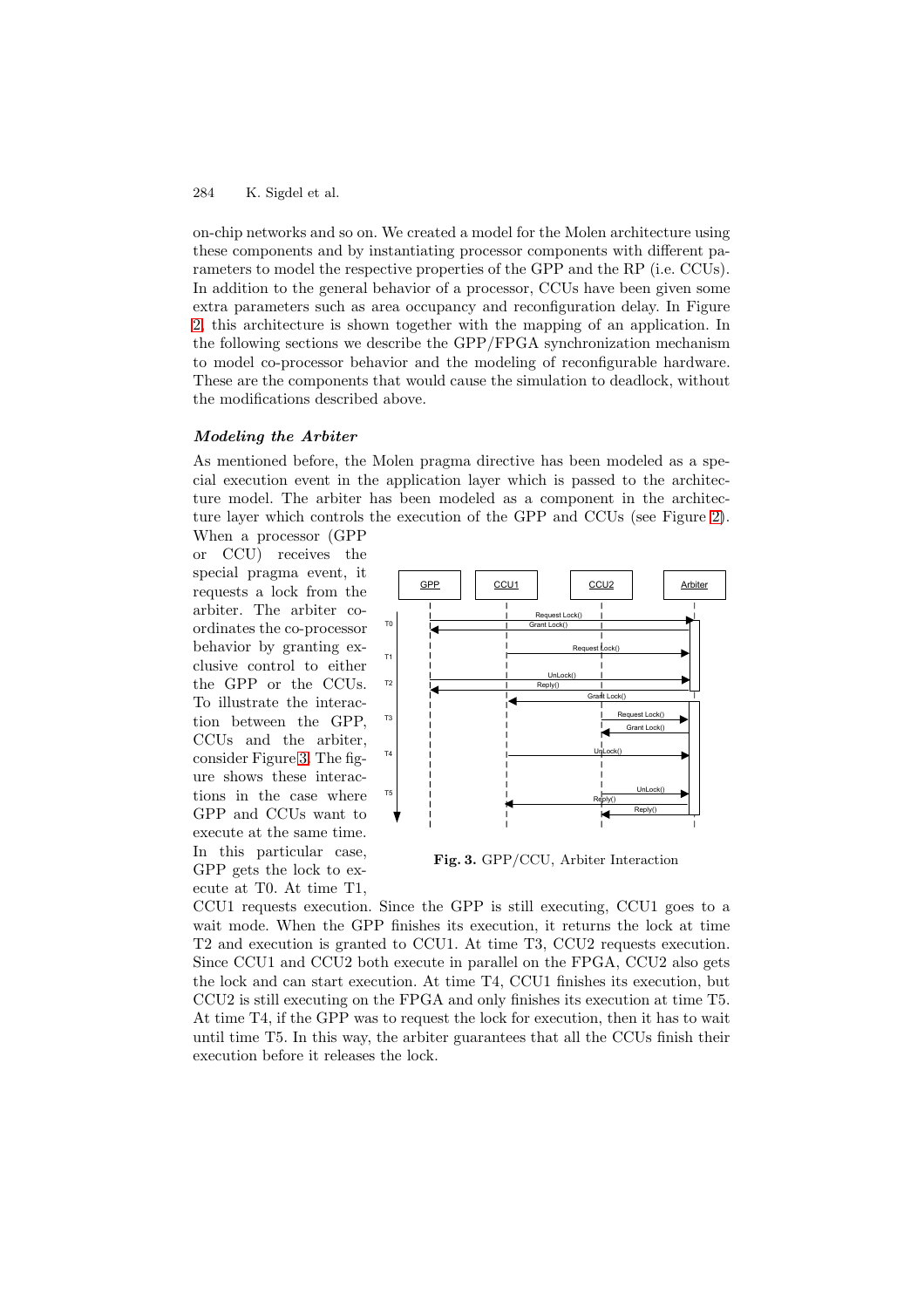## *Modeling Reconfiguration*

The Molen architecture supports dynamically reconfigurable FPGAs with partial reconfiguration capability. By reconfiguring part of the FPGA while other parts continue execution normally, it is possible to significantly reduce the impact of the (large) reconfiguration overhead on the total execution time. To capture this behavior in our model we model reconfiguration as follows. A CCU component represents the implementation of a Kahn process in hardware, which means that there are as many CCUs as the number of processes mapped onto the FPGA. Each CCU has an associated reconfiguration delay to configure the task and the percentage of area it occupies. In the current version of our model, we assume a static mapping which means we know in advance which tasks are mapped onto the CCUs. The CCUs are synchronized by a reconfiguration manager (see Fig. [2\)](#page-4-0). The reconfiguration manager is responsible for configuring and releasing CCUs based on the availability of the area on the FPGA. When a CCU wants to execute a task, it sends a request to the reconfiguration manager to be configured; the manager checks for the availability of area on the FPGA and decides whether or not to configure a particular CCU. If there is enough area available immediately, then the CCU will be configured, otherwise it will be blocked until sufficient area is available. Once the necessary area is available and the CCU is configured, the CCU will be blocked to model its reconfiguration delay before it starts the real execution of the events. In this way, the effects of the reconfiguration delay on the system performance is modeled. The interaction between CCUs and the reconfiguration manager is shown in Figure [4](#page-6-0) where Fschd is the



<span id="page-6-0"></span>**Fig. 4.** Interaction between CCUs and Reconfiguration Manager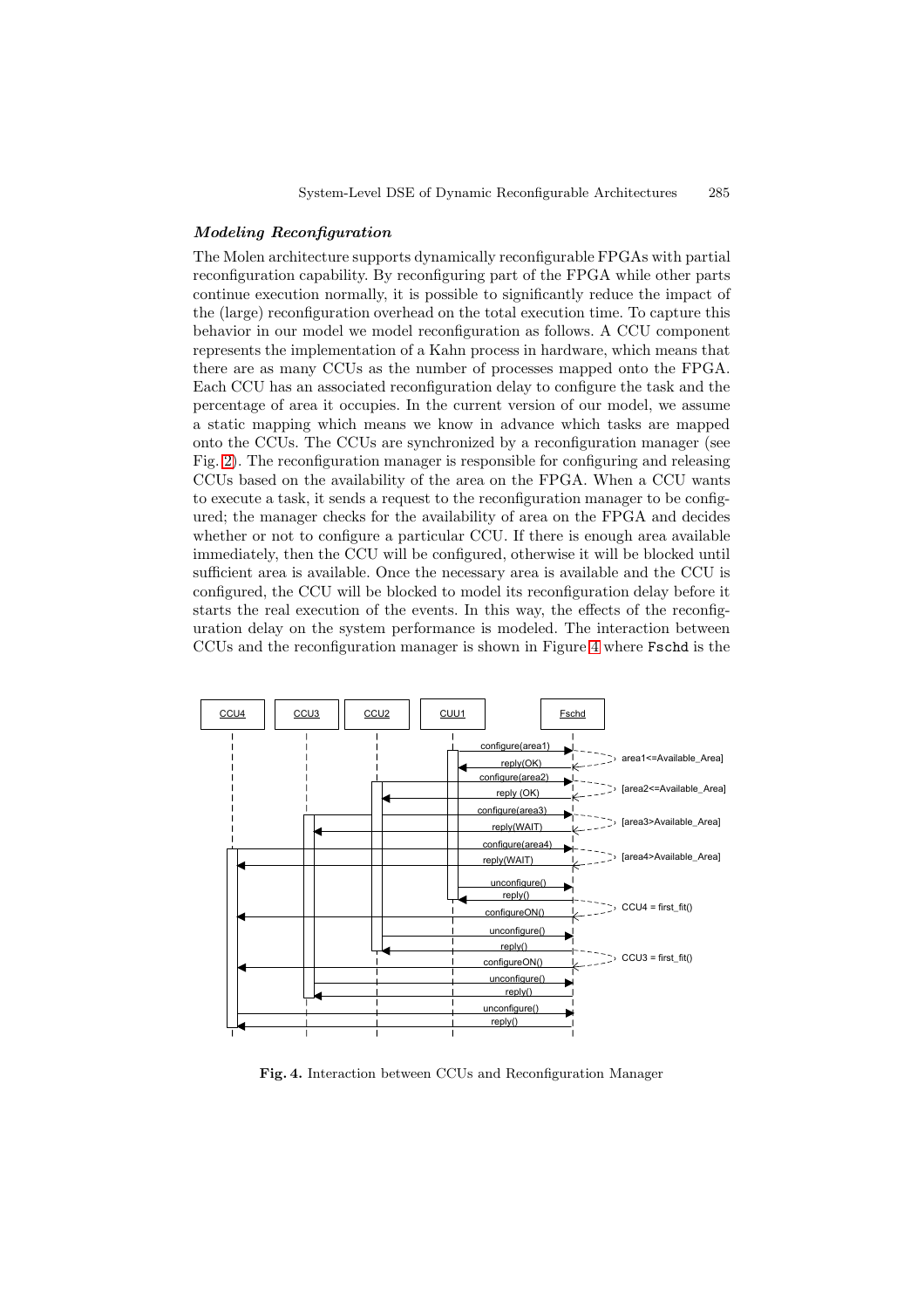reconfiguration manager. For experimental purposes, in this paper, we have implemented a simple first fit placement algorithm. In our first fit algorithm, the first CCU which fits onto the available FPGA area will be scheduled first. However, any kind of task placement and scheduling algorithm for the reconfigurable hardware can be implemented as a plugin to the reconfiguration manager.

## <span id="page-7-0"></span>**5 Case Study and Preliminary Results**

In this section, we will describe a case study using the previously described Molen model and we will discuss our preliminary results. Our aim is to show what kind of experiments and results can be obtained from the model and what conclusions can be drawn from it. We do not discuss the accuracy of the model, since model validation and calibration is left as future work. In this case study, we use a



**Fig. 5.** Application model

data parallel Motion-JPEG encoder application which is mapped onto the Molen architecture. Figure [5](#page-7-0) shows that the DCT and Quantizer tasks of the Motion-JPEG application are divided into 4 parallel streams (synchronization channels are not shown in this figure). We instantiate the Molen model with 8 CCU units. This allows us to make optimal use of the parallelism available in the application by mapping each of the DCT and Q tasks onto a CCU. Also, note that as discussed in Section [4.3,](#page-4-1) a CCU is represented as an implementation of a Kahn process. The computational latency values that the GPP model component associates with the computational events, are initialized using estimated (but non-Molen specific) values. For the CCUs, we use the same values divided by 10, implying that the same computational event would execute 10 times faster on the reconfigurable hardware than on the GPP. We realize that in reality the latency of the CCU is different and does not show any dependency with the latency of the GPP. We use this simplified assumption here for illustration purposes. Similarly, we assume an estimated value for the reconfiguration delay and area for each CCU.

In the first experiment, we look at the impact of different task mappings on the total execution time in terms of simulated clock cycles. In this case, we assume each task takes almost the whole area on a FPGA and we fix the size of each CCU to 95%, thus forcing reconfiguration every time for each CCU. At first, we map all the tasks to GPP and in each successive mapping we move one task (either DCT or Q tasks) from GPP to CCUs. Figure [6](#page-8-0) shows the results for these mappings. The mapping column lists the successive mappings(1st mapping: all tasks are mapped to GPP, 2nd mapping: DCT1 to CCU and rest to GPP, 3rd mapping: DCT1 & DCT2 to CCUs and rest to GPP and so on). The "cycle time" column lists the total execution time for each mapping and the last column lists the speedup for each mapping compared to the first mapping. Because of the lower execution latency of CCUs as compared to the GPP, we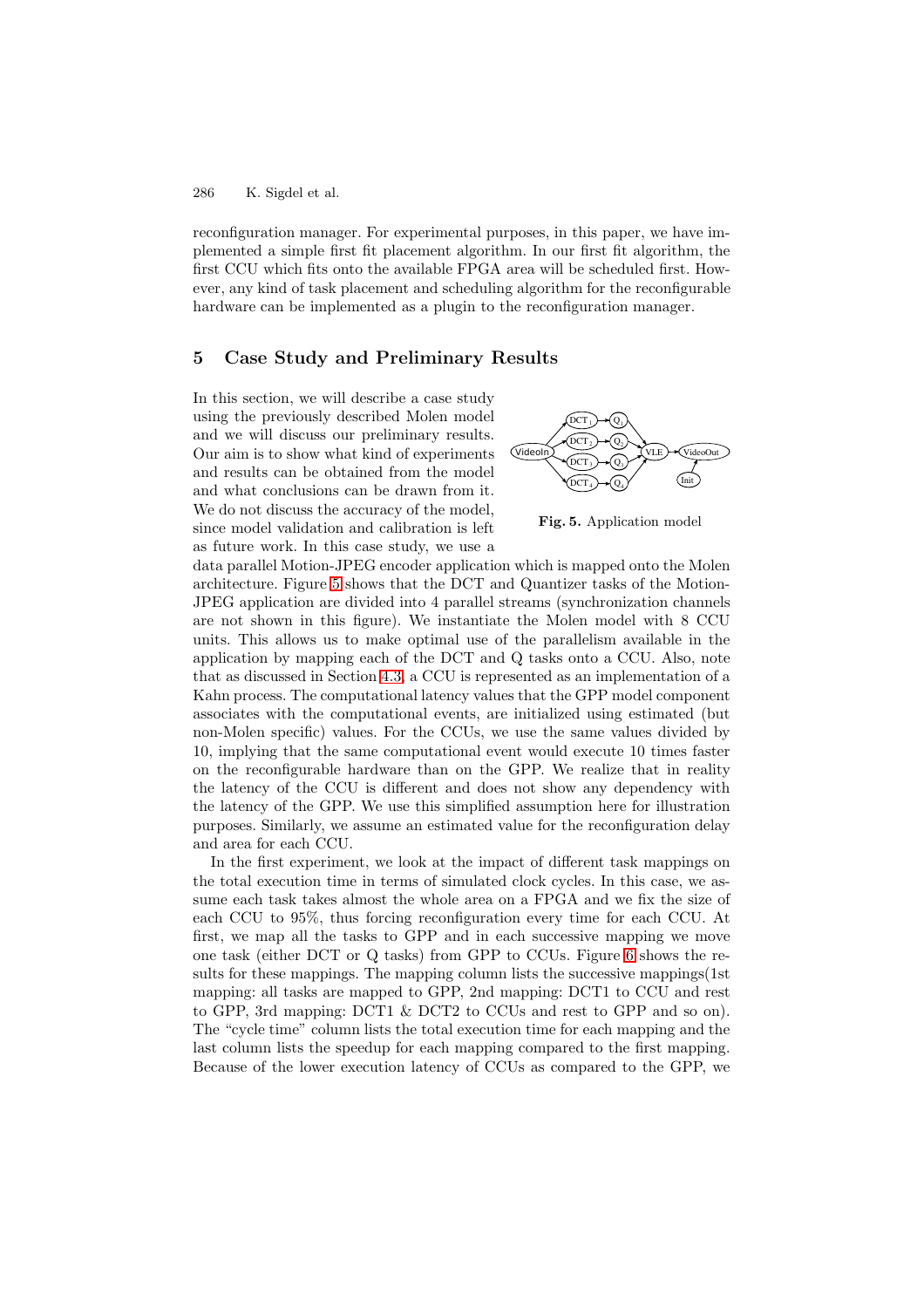|     | No Mapping       | Cycle Time Speedup |       |
|-----|------------------|--------------------|-------|
|     | 1st First        | 371150560          | 1.000 |
|     | $2nd prev+DCT1 $ | 331948000          | 1.118 |
|     | 3rd $prev+DCT2$  | 292745440          | 1.267 |
|     | $4th$ prev+DCT3  | 253542880          | 1.463 |
|     | 5th prev+DCT4    | 217906240          | 1.703 |
|     | 6th $prev+Q1$    | 199425856          | 1.861 |
|     | 7th $ prev+Q2$   | 200145472          | 1.854 |
|     | 8th prev+Q3      | 194465088          | 1.908 |
| 9th | $prev+Q4$        | 188784704          | 1.965 |

**Fig. 6.** Results Experiment 1

<span id="page-8-1"></span>30 7500 1280 140418784 2.643 **Fig. 7.** Results Experiment 2

Area Delay Slow Cycle Speedup Reconf Time 95 25000 1792 188784704 1.965 75 18750 1792 175984704 2.108 50 12500 1536 137532992 2.698

<span id="page-8-0"></span>might expect this to significantly increase the system performance. However, the results show that in fact there is a non-linear trade-off. This is because, moving the tasks to CCUs will add to the latency for reconfiguring the CCUs each time.

In the second experiment, we explore the impact of varying the CCU sizes. Once again we simplify the model by assuming the area for DCT and Q is the same. We scale the reconfiguration delay proportional with the CCU area, which is true property of most current reconfigurable hardwares. As a reference mapping, we use the mapping that has all DCT and Q tasks on CCUs and all others on the GPP. Figure [7](#page-8-1) shows the results for different area and reconfiguration delay values. It lists the cycle times and number of "slow reconfigurations". This is the number of times the CCU has been reconfigured when there is not enough area for immediate execution. Moreover, it lists the speed-ups in each case when the area varies. As it can be inferred from the results, there is a clear relation between area and time. When CCUs occupy more area, less CCUs can be executed simultaneously hence more reconfigurations are required implying longer reconfiguration delay and thus longer execution time. At the same time, when CCUs occupy less area, there are less reconfigurations and reconfiguration delay, hence faster execution.

Finally we note that all the above system-level simulations (with the given input consisting of 8 picture frames of  $128<sup>2</sup>$  pixels) can be executed in less than 0.5 second, thus allowing for extensive design space exploration.

# **6 Conclusion and Future Work**

In this paper we have created a model for the Molen reconfigurable platform using the Sesame framework. The case study in this paper has shown that various design parameters such as area, reconfiguration delay and task mappings can be explored with the current model. Due to fast execution times it can be used to efficiently explore and evaluate different design choices of the reconfigurable architecture. Moreover, the model is easily extensible and only few modifications are required to the existing model for modeling various other design options.